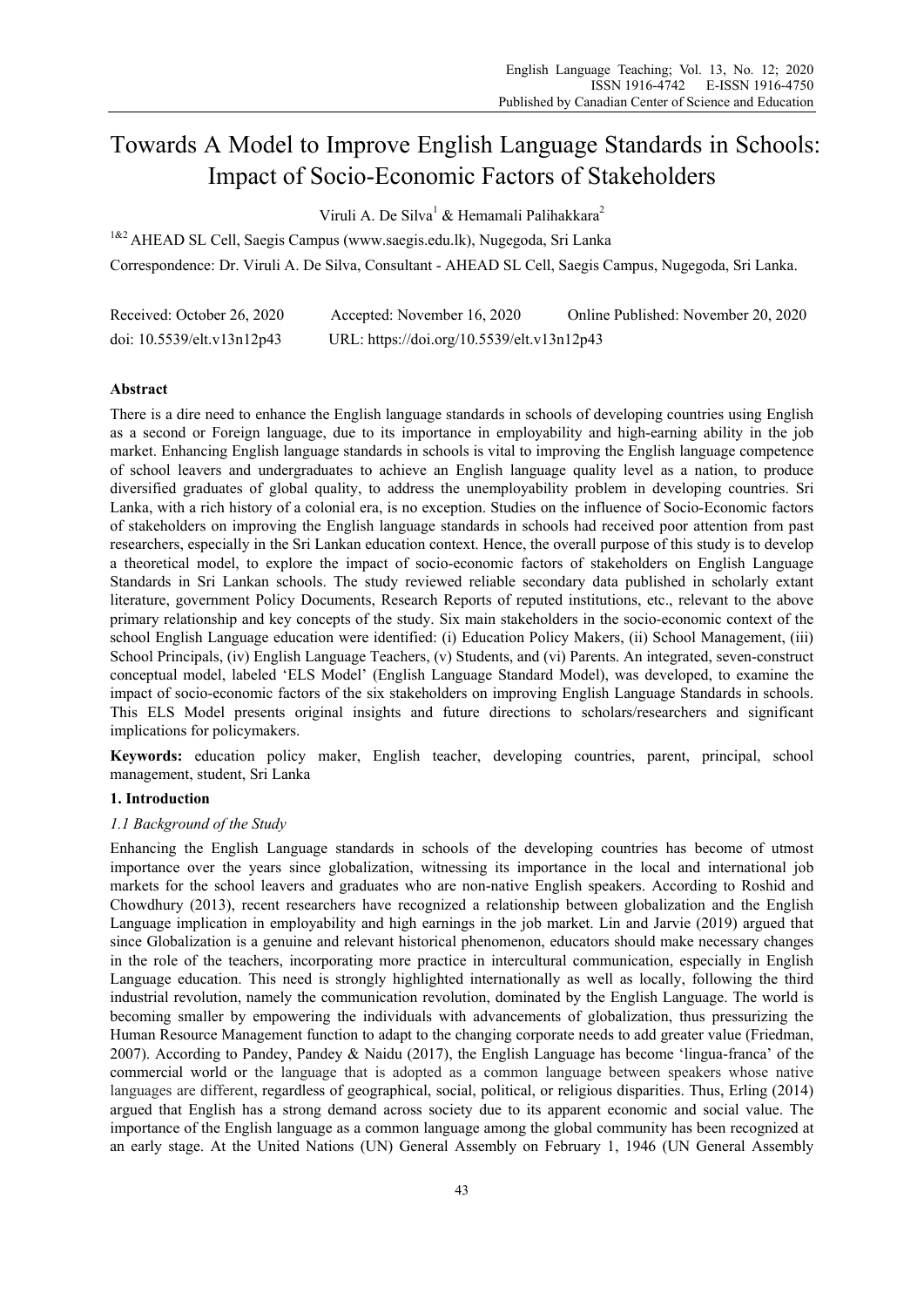Resolutions, 1946) English Language was recognized as an official language of the UN, along with Chinese, French, Russian and Spanish, and also English as a working language with French.

# *1.2 The Problem Context: Global and Local Perspective*

In September 2015, the General Assembly of the United Nations adopted the '2030 Agenda'- Transforming our world: the 2030 Agenda - for Sustainable Development of its Member States (UN General Assembly Resolutions, 2015). This is recognized as a plan of action for people, planet, and prosperity, aiming at strengthening universal peace in greater freedom. It includes 17 Sustainable Development Goals (SDGs) or 17 Global Goals. This is a holistic approach to achieving sustainable development for all nations as a universal call, to end poverty, protect the planet and ensure that all people enjoy peace and prosperity by 2030 (UN Sustainable Development Goals Report, 2020). Enhancing the English Language standards in schools appears to have a considerable impact on achieving two important SDGs out of the 17 Global Goals. Namely, *Goal 4: Quality Education* – 'Ensure inclusive and equitable quality education and promote lifelong learning opportunities for all' and *Goal 8: 'Decent Work and Economic Growth* - Promote sustained, inclusive, and sustainable economic growth, full and productive employment, and decent work for all, require quality English knowledge and skills in individuals to realize these SDGs goals by 2030. The world Bank Group is the largest sponsor of education in the developing world. The developing countries, including Sri Lanka, receive many assistances from the World Bank on educational programs and research, to reach Sustainable Development Goal 4: Quality Education and lifelong learning opportunities for all by 2030.

However, after five years since the adoption of the SDGs Agenda for 2030 in September 2015, the progress of Sustainable Development *Goal 4: Quality Education* reveals alarming results, as highlighted in the current UN Sustainable Development Goals Report, 2020 (UN Sustainable Development Goals Report 2020). It revealed that despite the progress made over the past five years, the world is not on track to meet the Sustainable Development *Goal No. 4: Quality Education,* targeted by -the year 2030. The Report highlighted that before the COVID-19 outbreak, the projections had shown "globally, more than 200 million children would be out of school, and only 60 percent of young people would be completing upper secondary education in 2030." Education systems worldwide have been affected immediately by the Covid-19 crisis. School closures for long breaks have affected the school children and youth. Children and youth in helpless and underprivileged communities are particularly at high risk of educational exclusion. Hence, "the pandemic is deepening the education crisis and widening existing educational inequalities." (UN Sustainable Development Goals Report, 2020). The findings in the Report is emphasizing the need of improving Goal 4: *Quality Education*, or to ensure inclusive and equitable quality education and promote lifelong learning opportunities for all by 2030. Hence, it is important to improve the English language standards in schools to ensure quality education and ensure school leavers and graduates will be employable, as a result of their English language competence or knowledge and skills in quality English language.

Further, the review of Sustainable Development *Goal 8: Decent Work and Economic Growth - Promote sustained, inclusive, and sustainable economic growth, full and productive employment and decent work for all*, too had revealed slow progress and challenge to achieve this goal by the year 2030 (UN Sustainable Development Goals Report, 2020). The global COVID-19 pandemic is projected to impact the global unemployment rate in the future. Already the 'UN Sustainable Development Goals Report, 2020' highlighted that global unemployment may reach a historic high in 2020. This will be the biggest increase in global unemployment since World War II, depending on the policies adopted by member states. It further revealed a considerably higher rate of unemployment among young workers than among adults in all global regions in 2019.

To achieve *Goal 8: Decent Work and Economic Growth*, it is necessary to have a competitive employment market globally as well as locally. However, according to Roshid and Chowdhury (2013, p. 68) researchers have argued that "a competitive market requires good communication skills in workplaces and within that, increasingly under globalization, English as communication skills plays a crucial role in employment." Thus, the English Language skills of an individual influence its prospects of employment, especially in contributing to the possibility of "secure" and "better" jobs especially for individuals from non-English speaking (Roshid and Chowdhury, 2013).

In the Sri Lankan context too, over the past five decades, the importance of improving English language standards in schools has been recognized as a desperate need by the policymakers and school authorities. This is due to the English language becoming a medium of communication, both at the international as well as at intra-national levels, increasing the chances of quality employability for school leavers and graduates. The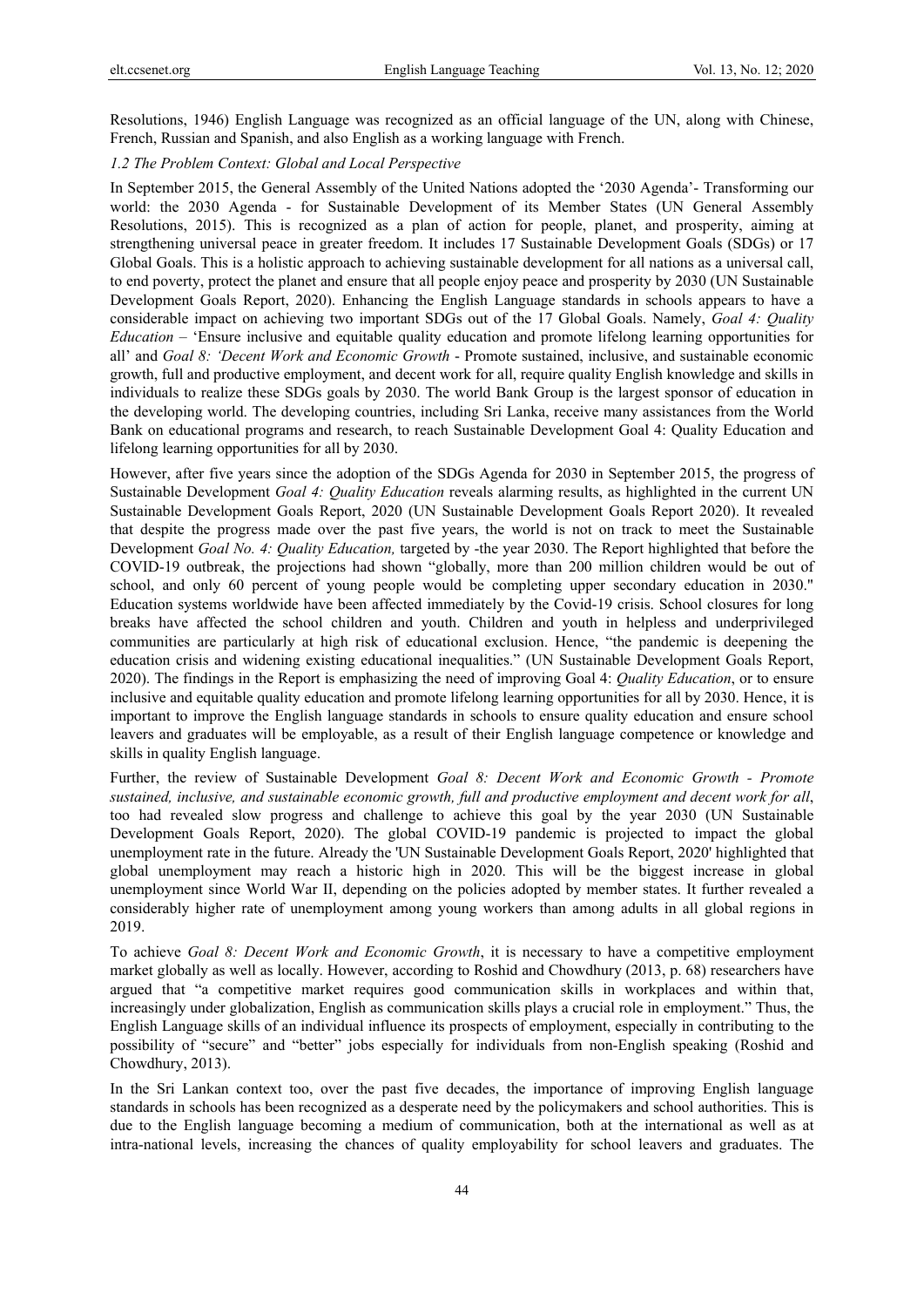Post-independent governments of Sri Lanka have given great prominence to encourage English fluency among the Sri Lankans, thus, continuing to be the acknowledged educational policy as in the present (Karunaratne, 2009). According to Udagama (1999), English is the language most Sri Lankans like to learn other than the first language. According to Sittarage (2018), improved English communication skills could lead to improved social skills and better job opportunities in Sri Lanka. Besides, it is also recognized as a status symbol in Sri Lanka, thus establishing a good command of the English language is an essential qualification for anyone who seeks to fit into the elite class in the society (Karunaratne, 2009). In Sri Lanka, English is taught as a second language as a subject within a larger syllabus, in its secondary schools.

#### *1.3 Justification of the Research Problem*

In the preliminary study of this research based on global and local scientific evidence in the extant literature, the researchers have identified a vital research gap in the English language standards in Sri Lankan schools. How some selected Socio-Economic factors of stakeholders: Parents, School Principals, Teachers, Students, School Management would impact on English language standards in Sri Lankan schools has not been explored in past literature in the Sri Lankan context. This vital research gap in the Sri Lankan education sector needs to be bridged on an urgent basis, considering its strong link to the English Language competence of school leavers and undergraduates, linking to the unemployment rate of the country.

Sri Lanka has a high level of literacy rate (99 %) of youth between the age group 15-24 years (The World Bank: Literacy rate, youth total % of people ages 15-24, in 2018). However, the highest overall youth unemployment rate (21.5%) in Sri Lanka is also reported from this age group of 15-24 years (Sri Lanka Labour Force Survey Annual Report – 2019). The majority of unemployed youth are new entrants to the job market or new job seekers, who are in the age group  $20 - 24$  years. Further, the youth unemployment rate was considered as a proportion of the overall unemployment rate (4.8%) of Sri Lanka in 2019. The highest rate (52.9%) of youth unemployment is reported from the Grade 6-10 group in the level of education. This group includes the school drop-outs before O-Level or A-Level exams.

It was also reported that the youth unemployment rate is higher among the educated group with G. C. E. (A/L) and above qualifications (30.7%). The youth unemployment rate was at 22.5% with GCE O/L in the level of education. Hence, the new youth who are entering the labor force after completing their school education at GCE O/L and GCE A/L show higher unemployment rates in Sri Lanka (Sri Lanka Labour Force Survey Annual Report – 2019). It has been noted over the past three decades that those who are well-ahead of others with their academic qualifications, still find it difficult to be employed. Also, English Language competence is a deciding factor to get a lucrative job, especially in the private sector, in the globalized new market economy.

Hence, why is it important to enhance English language standards in Sri Lankan schools? Competence or knowledge and skills in the second language, English, is very important for a child to have a complete education at the school level. Increasing the English learning standards in schools in Sri Lanka will contribute to students' complete education and thereby enhance their employability in the future. Reducing unemployment in developing countries will contribute to the economic growth and financial stability of the developing nations. 'Investment in human capital is key to unlocking a child's potential and improving economic growth in every country' (The World Bank, Human Capital Index Report, Sept. 2020). A child born in Sri Lanka today will be 60% as productive when he/she grows up as compared to if he/she enjoyed complete education and full health. This is higher than the average for the South Asia region and lower-middle-income countries (The World Bank, Human Capital Index Report, 2020).

#### *1.4 Research Problem and Research Objectives of the Study*

Based on the above scholarly arguments and research gaps identified in the extant literature, evidence from formal reports of reputed organizations and government institutions, the authors have identified the Main Research Problem of the study as follows:

## Main Research Problem

"What is the Impact of Socio-Economic Factors of stakeholders on English Language Standards in Sri Lankan Schools?

The present study aims at developing a Conceptual Model to improve English Language standards in Sri Lankan Schools. Further, this Model will be used by the authors in a future study, to address the above Main Research Problem. Based on the Main Research Problem, specific research questions were developed as follows.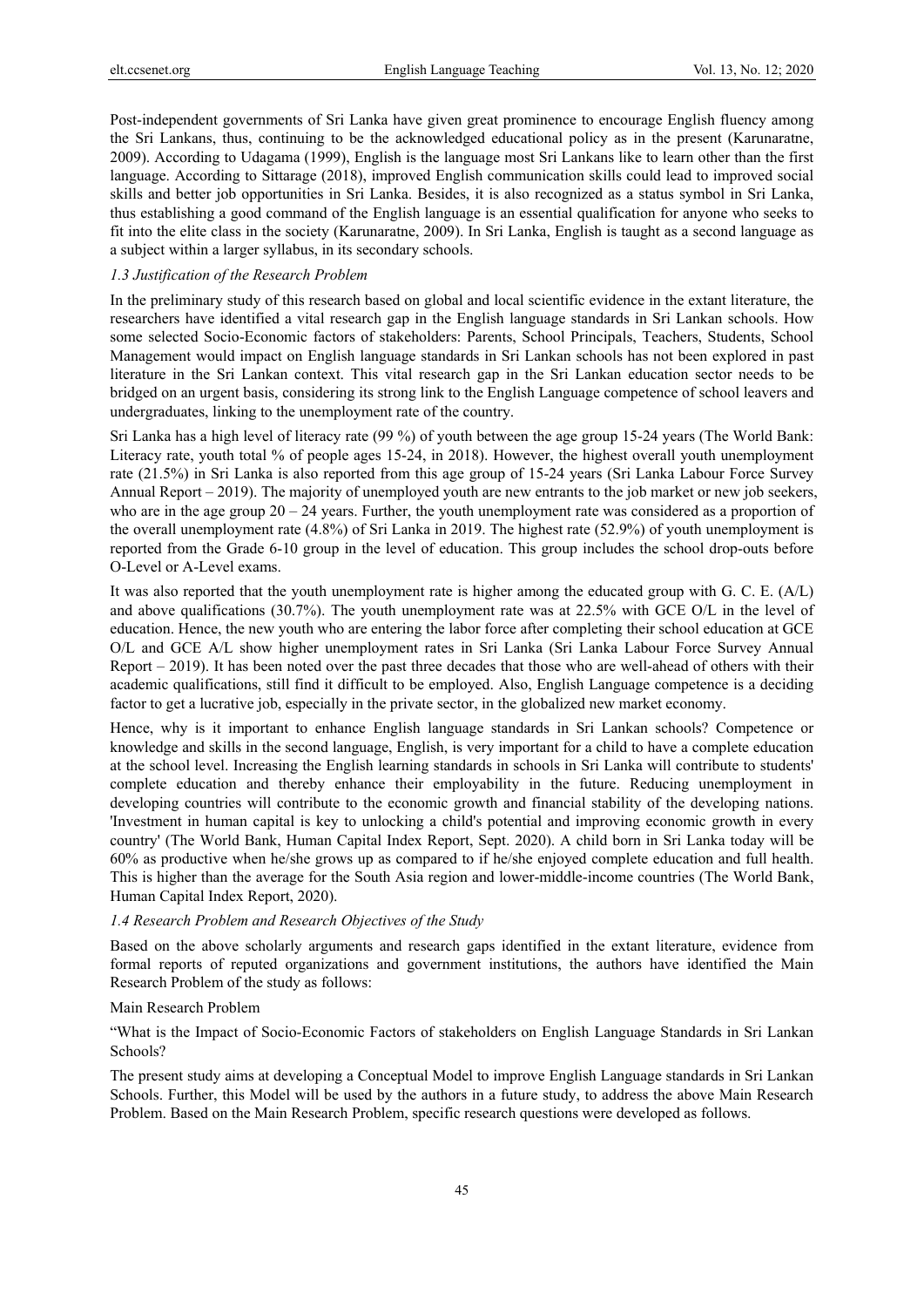Specific Research Questions:

- 1. What is the impact of socio-economic factors of the *Education Policy Makers* on English language standards in Sri Lankan Schools?
- 2. What is the impact of socio-economic factors of *School Management* on English language standards in Sri Lankan Schools?
- 3. What is the impact of socio-economic factors of *School Principals* on English language standards in Sri Lankan Schools?
- 4. What is the impact of socio-economic factors of *English Language Teachers* on English language standards in Sri Lankan Schools?
- 5. What is the impact of socio-economic factors of *Students* on English language standards in Sri Lankan Schools?
- 6. What is the impact of socio-economic factors of *Parents* on English language standards in Sri Lankan Schools?

## *1.5 Research Objectives of the Study*

Main Research Objective:

The main research objective of the study is to develop a Conceptual Model to address the Main Research Problem:

To examine the impact of Socio-Economic Factors of stakeholders on English Language Standards in Sri Lankan Schools.

To achieve the Main Research Objective, six specific research objectives were developed.

Specific Research Objectives:

- 1. To examine the impact of socio-economic factors of the *Education Policy Makers* on English language standards in Sri Lankan Schools.
- 2. To explore the relationship between socio-economic factors of *School Management* and English language standards in Sri Lankan Schools.
- 3. To investigate the impact of socio-economic factors of *School Principals* on English language standards in Sri Lankan Schools.
- 4. To explore the relationship between socio-economic factors of *English Language Teachers* and English language standards in Sri Lankan Schools.
- 5. To identify the relationship of socio-economic factors of *Students* and English language standards in Sri Lankan Schools.
- 6. To examine the impact of socio-economic factors of *Parents* on English language standards in Sri Lankan Schools.

An integrated Conceptual Model, based on hypothetico-deductive approach, was developed to examine the impact of socio-economic factors of six stakeholders: Education Policy Makers, School Management, School Principals, English Language Teachers, Students, and Parents, on English Language Standards in Sri Lankan Schools. This seven-construct, integrated Model will be used by the authors in a future research, to empirically address the Main Research Problem of the study. Hence, this Model would be helpful to identify valuable insights for education policymakers and school authorities in Sri Lanka, as well as in developing countries, to improve the English language standards in schools. It would fulfill a basic need of the education sector of developing countries, to produce diversify graduates of global quality in the future, to address the graduate/youth unemployment problem in such countries.

# **2. Literature Review**

# *2.1 Sri Lankan Education System: Levels of Education and Administrative Structure*

The General Education system in Sri Lanka comprises of different education levels: Elementary Education Level from Grades 1 to 5, Junior Secondary Level from Grades 6 to 9, and Senior Secondary Level which ranges from Grades 10 and 11. Grade 11 is rounded off by the General Certificate of Education, Ordinary Level (GCE O-Level), which is awarded based on performance in the national GCE O-Level exams. Students who achieve a higher level in five subjects (including first national language and mathematics) can proceed to the final stage of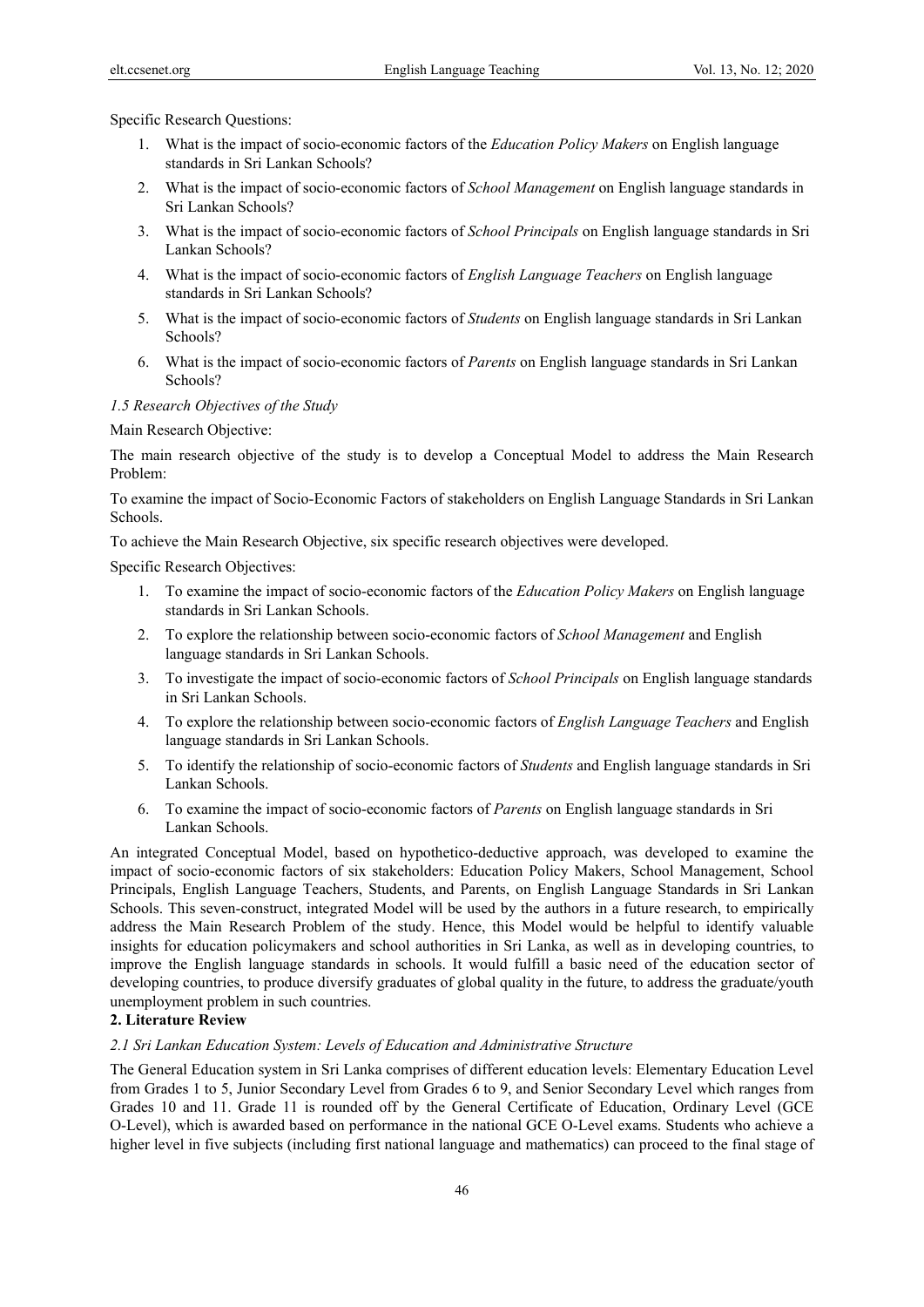Senior Secondary School, named the General Certificate of Education, Advanced Level, or GCE A-Level (Ministry of Education, Sri Lanka/moe.gov.lk).

Entry into the Secondary School Level is more competitive as the students have to sit for the General Certificate of Education, Ordinary Level (GCE O-Level) Examination at the end of Grade 11, which the Certificate is awarded based on performance in the national GCE O-Level exams. Entry into the final stage of Senior Secondary School or General Certificate of Education, Advanced level (GCE A-Level) depends on student performance at the GCE O-Level examination results. They need to achieve a higher level in five subjects (inclusive of first national language and mathematics). According to the Ministry of Examination, Sri Lanka, Department of Examination statistics, In the year 2019 overall 305,427 students sat for the GCE O-Level examination and 73.84% were qualified to proceed to the senior secondary school level, GCE A-Level, based on their O-level results. In the year 2019, out of the overall 305,162 students sat for the English Language subject, 62.36% managed to pass English at the 1<sup>st</sup> attempt (Department of Examinations, Sri Lanka: Statistics and School Performance Indices, 2019/doenet.lk).

In Sri Lanka, the government schools are recognized under the National Administrative and Management Structure for Education. These are considered under various layers of responsibility at different levels: Divisional, Zonal, Provincial and National levels, with final accountability to the Ministry of Education and HE the President of Sri Lanka. A salient feature at the National Level of School Education Administration in Sri Lanka is the responsibilities regarding the curriculum, assessment, and textbooks are divided among three different bodies. That is, the National Institute of Education (NIE) is responsible for matters related to the school curriculum (including curriculum development), the Department of Examinations (DoE) for matters related to the public examinations (Grade 5 scholarship, GCE O-Level, and A-Level), and the Educational Publications Department (EDP) for the writing, publication, and distribution of textbooks (Ministry of Education, Sri Lanka/moe.gov.lk).

The ministries and departments of the Ministry of Education at the provincial level are responsible for "policy formulation, planning of programs, provision of resources, staffing and monitoring and evaluation" for the relevant province (National Committee for Formulating A New Education Act for General Education, 2009: 28). At the local level, schools are grouped into 100-150 schools per educational zone. Further, within a zone, there are groups of about 30 -40 schools per division. Lastly, at the bottom of the Administrative structure of the Sri Lankan Education system, each school has its own administrative or managerial structure. Thus, the standard of education in general, and students in Sri Lankan schools are exposed to many different stakeholders. Hence, it is vital to investigate the impact of socio-economic factors of the stakeholders on English language learning standards in Sri Lankan schools.

# *2.2 English Language Learning in Sri Lankan Schools*

According to the definition in Oxford Learners Dictionaries, an English language learner is 'a student who is learning English as a second or foreign language'.

The English Proficiency Index by Education First (2018) had indicated that the overall English language proficiency in South Asia ranges between 'Very Low' (Afghanistan) to 'Moderate' (India), with most South Asia countries, including Sri Lanka, categorized as having 'Low' English proficiency (i.e., Pakistan, Sri Lanka, and Bangladesh).

Further, it is alarming to note the deteriorating trend of the English Proficiency Index (EPI) of Sri Lanka in the Asian region, from No. 30 (Low) in 2013 … to No. 58 (Low) in 2018 and No. 78 (very low) in 2019, with a very low English Proficiency Index (EPI) score of 47.10 (EF English Proficiency Index 2019). Hence, it is vital and timely to improve the English language standards in schools, as a solution to the root cause of high youth unemployability of the country.

The General Education Reforms introduced over the past six decades in Sri Lanka, during post-independence, has a major role to play in the present English language standards in Sri Lankan schools. The Sri Lankan government had provided free education to all its citizens since the implementation of its Free Education Policy in October 1945. This Policy was based on the concept of the right to education and enacted tuition-free education from basic education level to the university education level in Sri Lanka. The General Education Policy of Sri Lankan schools has undergone several reforms over the decades, and for example, the Reforms introduced in 1997 and 2003 have been designed to promote equitable access to basic education and development in learning outcomes (Little, 2011). These reforms were focused on a more competency-based curriculum, for the Primary (Grades 1-5) and Junior Secondary (Grades 6-9) stages of the Sri Lankan school education system. Education researchers have identified important General Educational competencies such as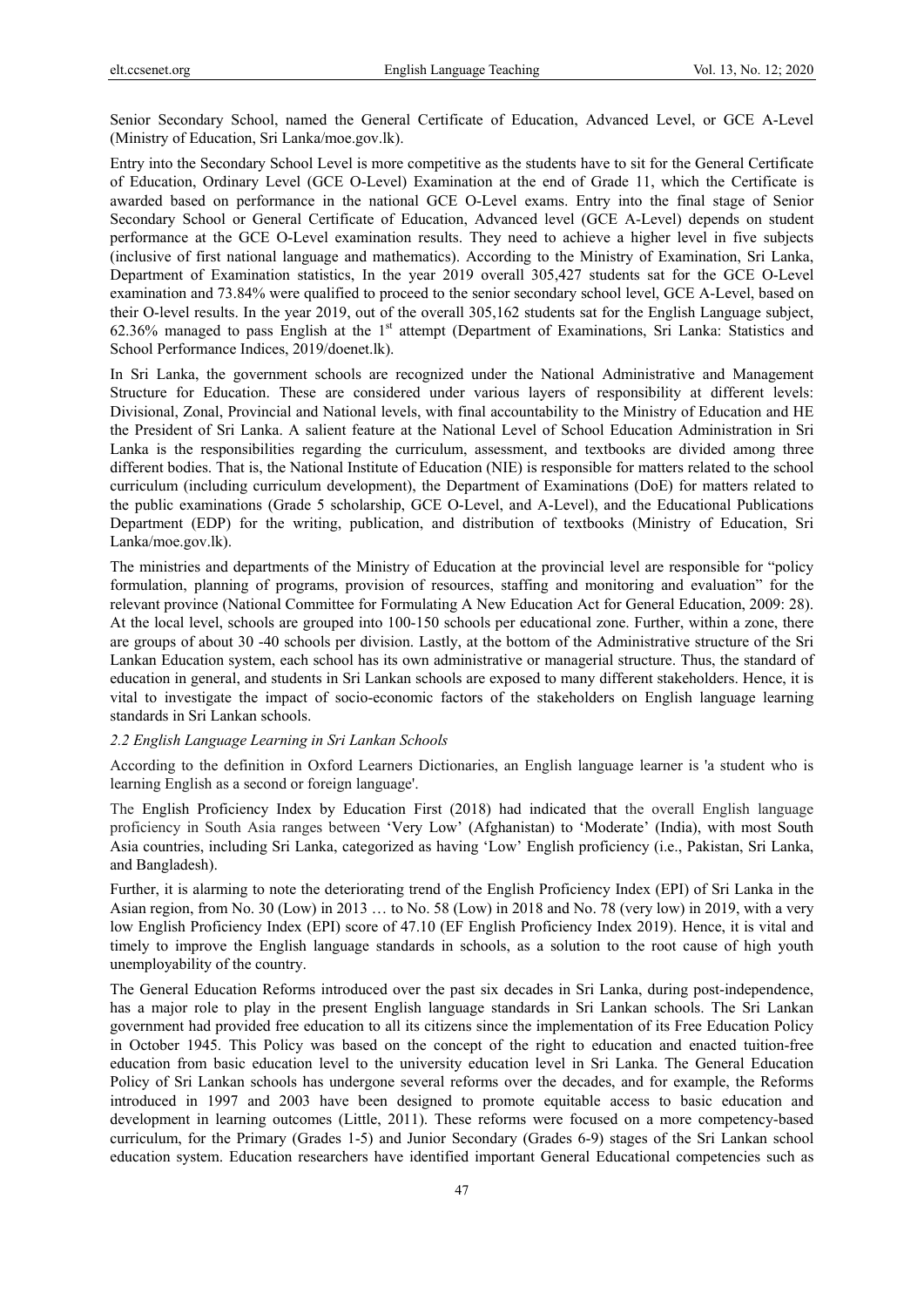competencies in communication, competencies relating to personality development, competencies relating to preparation for the world of work, and competencies relating to 'learning to learn' which are specifically relevant to the development of English language learning (Widanapathirana, Mampitiya, Jayawardena, & Chandratilleke, 2016). According to Karunartne (2009), social class factors of students in particular and school learning factors in general, affect English learning in Sri Lankan schools.

Further, the medium of instructions in schools plays a critical role in the English language standards in Sri Lankan schools. In Sri Lanka, most schools use the medium of instructions as one of the two official languages, namely Sinhala (62%) or Tamil (30%), as indicated in the School Census Report, 2017 (Ministry of Education, Sri Lanka). According to Walisundara & Hettiarachchi (2016), following an amendment made in 1987 to the country's 1978 constitution, English has been recognized as a 'link language' in Sri Lanka. Hence, English is used as the medium of instruction in some schools, in combination with one or both official languages: Sinhala and Tamil. In Sri Lanka, 73.2% of the students have Sinhala, 25% of students have Tamil and 1.8% of students have English as their medium of instruction in schools. The few students use English as their medium of instructions in schools are scattered mainly in three provinces in Sri Lanka: Western Province (30%), Central Province (15%), and the North Western Province (14%), according to the Ministry of Education statistics (2018).

In Sri Lanka, irrespective of the medium of instruction in schools, English is introduced from the Key Stage 1, at Grade 1, as a means of communication through 'Activity Based Oral English teaching, through guided play activity, connected with the subject 'Environmental Related Activity' (Widanapathirana et al., 2016).

In Sri Lanka, English is more formally introduced as a subject only from Key Stage 2 or from Grade 3 and 4. Further, English is one of twelve subjects in the common curriculum in the junior secondary school stage (Grades 6-9). However, according to a circular issued by the Ministry of Education in the year 2008, beyond this level of school education English can be used as a medium of instruction in a specified set of subjects (Widanapathirana et al., 2016). In the Sri Lankan school education system, the English language becomes a core subject at the senior secondary level (Grades 10  $\&$  11). Hence, the subject 'General English' is a mandatory subject in the curriculum, which requires a minimum 'pass' to be eligible to enter a University in Sri Lanka.

*2.3 English Language Standards in Schools and Socio-Economic Factors of Stakeholders* 

# *English Language Standards in Schools:*

Improving the English Language Standards in Schools has been the primary focus or interest of the authors in the proposed Model. Hence, the *Dependent Variable* in the Conceptual Model has been considered as the 'English Language Standards in Schools (ELS).'

In the Oxford English Learner's Dictionary, the word 'Standard' is defined as 'the level of quality', especially one that people think is acceptable (Oxford English Learners Dictionary). Further, the English language learner is 'a student who is learning English as a second or foreign language.' Accordingly, a working definition has been developed to the concept 'English Language Standard in Schools' as 'the level of quality of English language in schools.'

In Sri Lanka, under the General Education system administration and management, the 'English and Foreign Languages Branch of the Ministry of Education' is solely responsible for English language teaching, learning, and assessment in Sri Lankan schools (Ministry of Education, Sri Lanka). The main goal of this Branch is stated as "to assist all students in government schools to develop literacy and competencies concerning English & Foreign Languages to be fully equipped to perform productivity, both locally and globally, as a fully-fledged citizen." (Ministry of Education, Sri Lanka/Foreign & English Languages Branch). Hence, all education policy decisions about English language teaching, learning, assessment, monitoring language programs across different administrative and management levels, assisting Regional English Support Centers and arranging capacity building programs, etc, is the responsibility of this Branch, under the Ministry of Education. Thus, this study had considered the 'Students' overall performance in the English Language subject at the GCE O-Level in the school' as a key 'Dimension' of the Concept, 'English Language Standards in schools.'

Also, based on scholarly arguments in the extant literature and authors' logical belief, two more dimensions have been considered in the operationalization of the Dependent Variable: English Learning Standards in schools, namely, 'Number of students in the school' and the 'Social Class' of the schools.

Hence, the 'Dependent Variable: English Language Standards in Schools' has been operationalized under three 'Dimensions' in the proposed Model: (i) GCE O-Level Results of the school in the English Language subject (ii) Number of students in the school and (iii) Social Class of the school. The three dimensions have been further operationalized into respective 'Elements' and 'Question Items' under the instrumentation of the said Construct.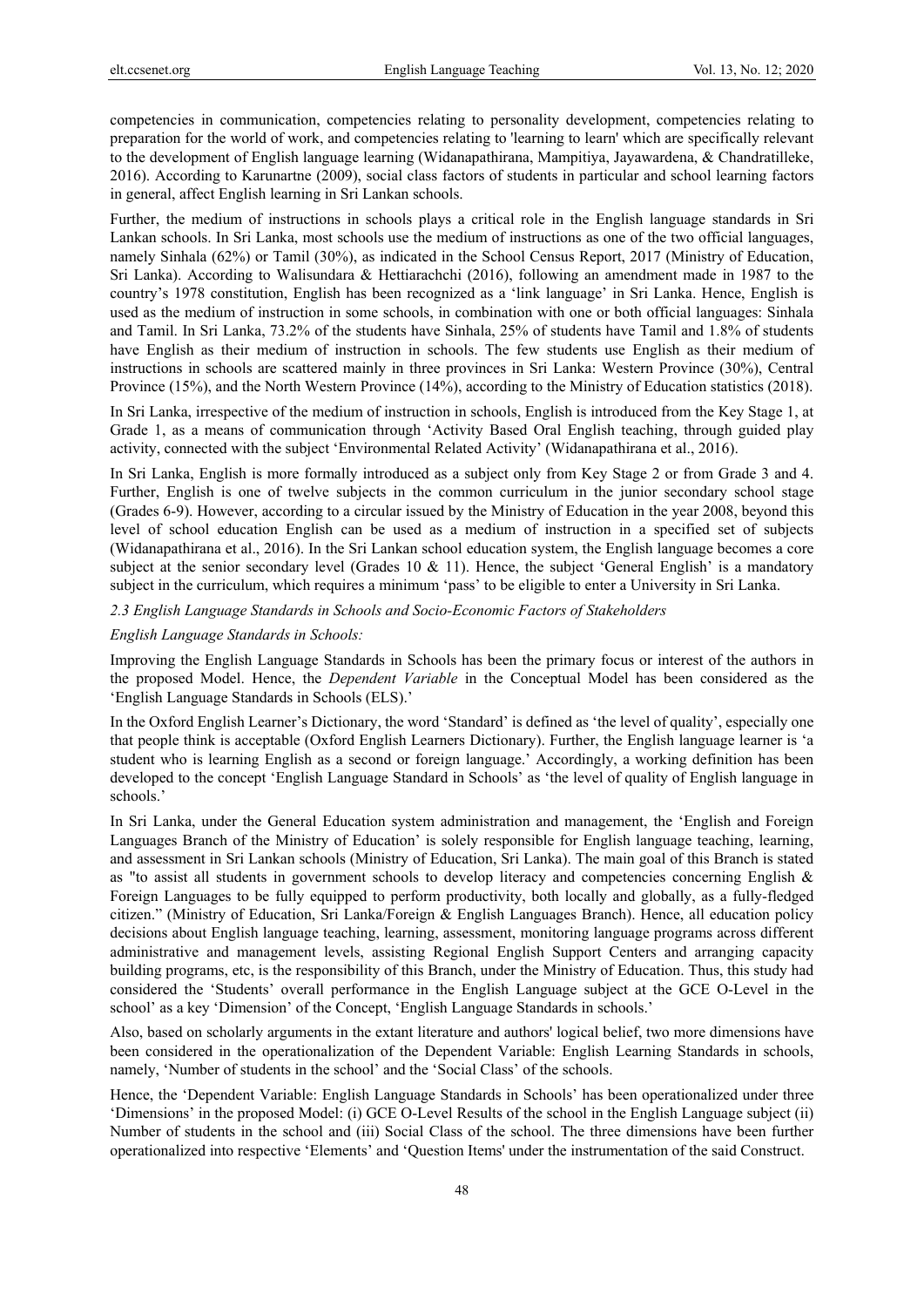#### *2.4 Socio-Economic Factors of Stakeholders*

A dictionary definition of the concept 'socio-economic' refers to the interaction between the social and economic habits of a group of people (vocabulary.com/dictionary/socioeconomic). In this definition, the word 'socio' denotes 'the study of the behaviors of people', such as the ways they interact with others, including their family members. Further, the word 'economic' in this concept means the 'economy' and it relates to the income and finances of the people. Hence, in this study, the concept of Socio-economic' means the 'social and financial' aspect of the people or stakeholders. In general, 'socio-economic' factors are defined as society-related economic factors, such as income, education, employment, social class, etc. (American Psychological Association, 2017). These factors relate to and influence one another.

Further, in the education sphere, the term 'stakeholder' generally refers to anyone interested or invested in the welfare and success of a school and its students. Namely, education policymakers, school management, school principals, teachers, parents, past pupils' associations, parent-teacher organizations, well-wishers of the school, etc. In other words, stakeholders have a personal, professional, formal, or financial interest or concern or a "stake" in the school and its students. According to extant literature, researchers have identified important stakeholder influences, such as socioeconomic factors, on English language learning in schools. Based on theory and scholarly arguments in the extant literature and secondary data from education-related research reports of reputed sources (Ministry of Education, Sri Lanka, The World Bank, The British Council), the authors have identified six vital stakeholders in the Sri Lankan school education system, to examine the influence of their 'socio-economic' factors on English language standards in Sri Lankan schools.

Main stakeholders identified in the present study: (i) Education Policy Makers, (ii) School Management, (iii) School Principals, (iv) English Language Teachers, (v) Students, and (vi) Parents.

# *2.5 Development of Hypotheses of the Study*

Based on theories and research evidence in the extant literature, seven hypotheses and relevant null hypotheses were developed as follows. The six hypotheses  $(H_1, H_2, H_3, H_4, H_5, H_6)$  display the relationships between the six constructs of Socio-economic factors of stakeholders and English Learning Standards in schools. Hypothesis H: There is a significant impact of Socio-Economic Factors of stakeholders on English Learning Standards in schools, displays the overall impact of the socio-economic factors of the six stakeholders on English Learning Standards in schools.

2.5.1 Socio-Economic Factors of Education Policy Makers on English Learning Standards in Schools

The Education system in Sri Lanka, not exceptional to its South Asian neighbors, is too confronted with many issues about language policies in schools, and this is a result of changes in the national language policies with the changes of the governments from time to time (Walisundara & Hettiarachi, 2015).

According to Walisundara & Hettiarachi (2015, p. 9) "the history of English in Sri Lanka intertwined with the politics of language status, policy, privilege, and power." During the Colonial Era in Sri Lanka, before independence in 1948, the English language enjoyed the highest status in its education system and society (Walisundara & Hettiarachi, 2015). However, as a result of the subsequent governments responding to more popular demands to gain political advantage, restricted English language, and promoted Sinhala and Tamil languages in the language policies, impacting adversely in the education system and society in the long run. According to, (Walisundara & Hettiarachi, 2015, p. 2) "The height of this attempt was the Sinhala only policy of 1956, which led to divisions among the majority race, Sinhalese, and other minority language users." Hence, language policies are very often politically determined, thus making language planning an incomprehensible part of it (Coperahewa, 2009). However, over time, subsequent Education and Language policy changes in Sri Lanka have focused on issues relating to the two main vernacular languages in the country, namely, Sinhala and Tamil, especially in youth unemployment, demand in the modern job market in the globalized context, development activities through intra-nations, etc. The recognition of the English language as a 'link language' by the 13th amendment in 1987 to the 1978 constitution of Sri Lanka is noteworthy in this regard. In the local context, the term 'link language' is defined as 'a language that leads to better communication and understanding between different ethnic groups.'

According to Hu (2005), the Chinese leadership had believed that proficiency in English is an essential component of quality education, thus a great deal of policy attention has been given to basic English language education. However, the effectiveness of implementing such policy decisions nationwide too depends on the Education Policymakers' decisions to increase the number of English language trained teachers in the country, to bridge the wide gap between the demand and supply of such teachers (Hu, 2005).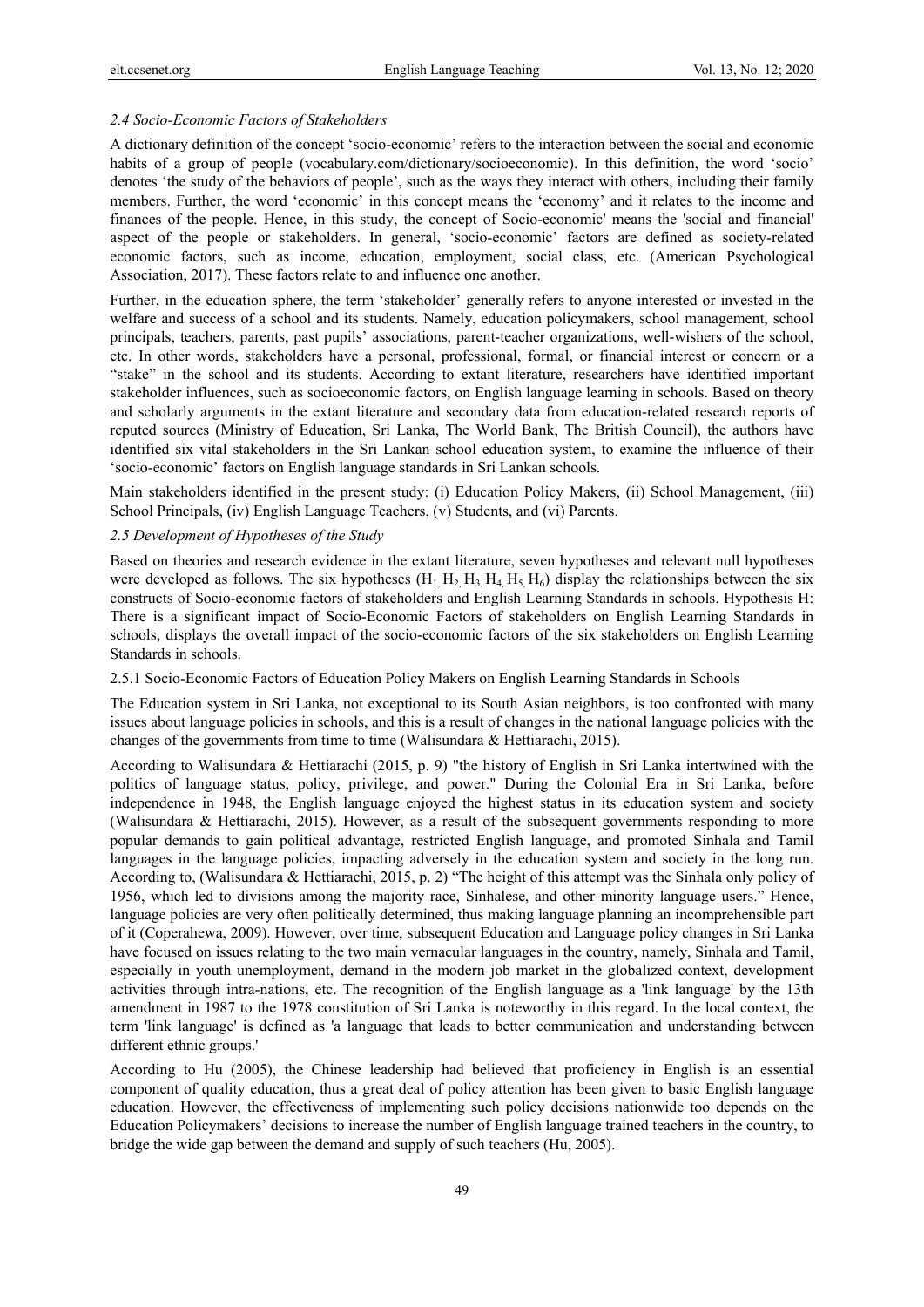In recent empirical research in China, Dai (2015) had developed a 'Three-powered' model on 'New Characteristics of Future Basic Education in China', to further highlight the influence of leaders and policymakers in improving the English Learning Standards in schools. The three powers identified: (i) '*Policy-making Power*' of the local educational administration, (ii) *'Leading Power'* of the school leadership, and (iii) '*Learning Power*' of the students. Further, the concept 'English Learning Power' in the 'Three-powered' Model has been derived from the notion of the 'Learning Power' of the students (Dai, 2015). The model developed by Dai (2015) highlights that the Education Policy Makers, School Principals could impact on English Learning Power of students, thereby could influence the English language Standards in schools. Further, in recent research in China (Zhang, 2020) it was found that innovations in Education Policies could improve English Language standards in schools and universities, by improving students' English proficiency levels. Successful teaching methodologies introduced by Education Policy Makers in China: Task-based Learning, Project-based Learning, Outcome-based Education, Flipped Class, Blended Teaching, etc. had enhanced the English language learning effectiveness in students (Zhang, 2020). Further, these innovations in Education policies have shifted English teaching styles in China from teacher-centeredness to learner-centeredness, text-oriented basis to communication-oriented basis, and teaching English for the general purpose of teaching English for specific purposes.

Hence, this study considered the Socio-economic factors of Education Policy Makers have a significant impact on English language standards in schools. Accordingly, the following hypothesis and relevant null hypothesis were formulated.

H1: There is a significant impact of Socio-Economic Factors of Education Policy Makers on English Language Standards in schools.

H01: There is no significant impact of Socio-Economic Factors of Education Policy Makers on English Language Standards in schools.

2.5.2 Socio-Economic Factors of School Management on English Language Standards in Schools

Researchers have identified that socioeconomic factors of the *School Management* have a critical role to play in teaching and learning standards of students in schools, including English Language Standards, through building and maintaining an appropriate school culture. Scholars have found that the *school culture* impacts many critical school functions, namely, training students through competent education standards, outstanding teacher performance, maintaining quality relationships within the school, and most importantly, determining the effectiveness of education programs in the school (Barnett & McCormick, 2004; Balkar, 2015, as cited in Kartal, 2016).

The following hypothesis and the relevant null hypothesis were developed to examine the impact of Socio-economic factors of School Management on English Language Standards in schools.

H2: There is a significant impact of Socio-Economic Factors of School Management on English Learning Standards in schools.

H02: There is no significant impact of Socio-Economic Factors of School Management on English Language Standards in schools.

2.5.3 Socio-Economic Factors of School Principals on English Language Standards in schools

In the 'Three-powered' model developed by Dai (2015) in China, the component 'Leading Power' of the school leadership, or the 'Leading Power' derived by the *school principal*, has been recognized as a key factor in this Model, which impact on the future basic education in China, including 'English learning power' of the students. Hence, the authors hypothesized that the school principal has a significant "Leading Power" towards the English Language Standards in schools.

Further, the 'competency level of school principal' has been recognized as a key factor in improving the effectiveness of schools, based on its academic achievements (Heck, 1992, cited in Gaziel, 2012).

Thus, to examine the impact of Socio-economic factors of the School Principal on English Language Standards in schools, the relationship was hypnotized as follows. Accordingly, the relevant null hypothesis was developed.

H3: There is a significant impact of Socio-Economic Factors of School Principals on English Language Standards in schools.

H03: There is no significant impact of Socio-Economic Factors of School Principals on English Learning Standards in schools.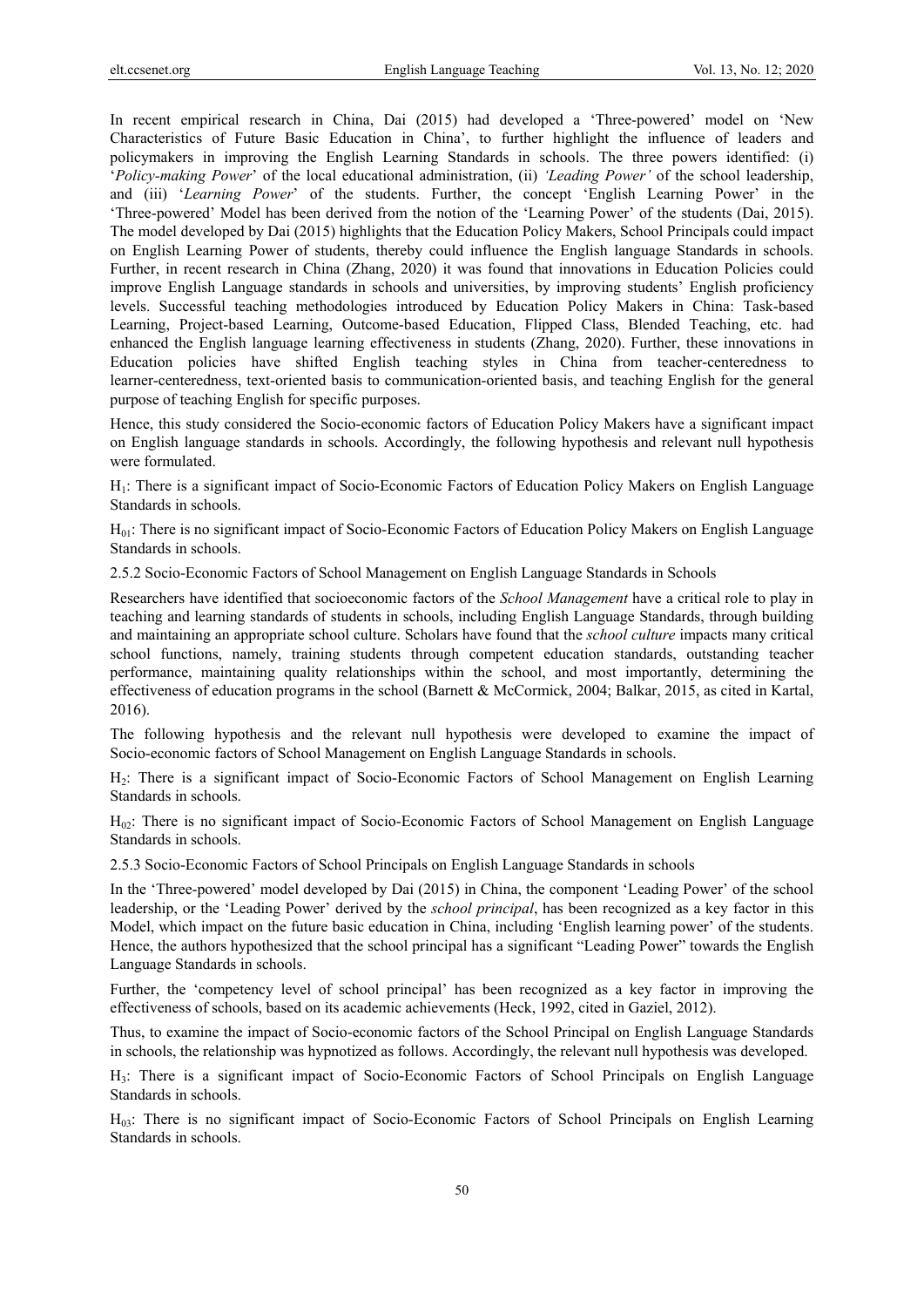2.5.4 Socio-Economic Factors of English Language Teachers on English Language Standards in Schools

Empirical research conducted in a South African Education system, the researchers have identified that the '*teacher proficiency'* in the English language has a greater impact on the student or learner English language proficiency (Nel & Muller, 2010). Researchers have identified that teacher quality matters for the academic achievement of students and particularly important for lower-ability students (Aaronson & Barrow, 2007).

According to Chacon (2005), there is a positive relationship between teachers' sense of efficacy and language proficiency. Further, teachers' perceived efficacy has been found correlated with self-reported English proficiency (Chacon, 2005).Teachers' sense of efficacy has strong impacts on various aspects of teaching and learning (Lee, 2009).

Hence, to examine the relationship of Socio-economic factors of English Language Teachers and English Language Standards in schools in the Model, the following hypothesis and the relevant null hypothesis were formulated.

H4: There is a significant impact of Socio-Economic Factors of English Language Teachers on English Language Standards in schools.

H04: There is no significant impact of Socio-Economic Factors of English Language Teachers on English Language Standards in schools.

2.5.5 Socio-Economic Factors of Students on English Language Standards in Schools

In an empirical study conducted in Chile, Santiago, with secondary school *students* belonged to different social classes, the researchers found that the *social class* of the student belonged to has an overall medium-size effect on motivational factors related to the socio-economic status of English learning standard of the students (Kormos & Kiddle, 2013). Technology has a positive impact on language learning, as it can increase the level of student engagement, thus maximizing the capacity to grasp information (Costley, 2014). This view was supported in a recent empirical study conducted involving Jordanian University students, by discovering that the internet is important in learning English language skills, developing their self-learning skills, self-confidence, and influencing their learning attitude and strengthening their linguistic skills in the English language (Tartory, 2020).

The following hypothesis and the relevant null hypothesis were developed to examine the impact of Socio-economic factors of students on English Language standards in schools.

H5: There is a significant impact of Socio-Economic Factors of Students on English Learning Standards in schools.

H05: There is no significant impact of Socio-Economic Factors of students on English Learning Standards in schools.

2.5.6 Socio-Economic Factors of Parents on English Language Standards in Schools

Researchers have identified that socio-economic factors of parents have an important role to play in the English language learning of students (Kormos & Kiddle, 2013; Nikolov, 2009). According to Kormos & Kiddle (2013), the Report (2003) of Program for International Student Assessment in Chile, Santiago, the students whose *parents* had higher *education qualifications* had performed better in the language proficiency test than vice versa. In Hungary, Nikolov (2009) too observed a similar trend, which showed a strong link between the students' achievement in language learning proficiency and the parents' level of education qualifications.

The following hypothesis and the relevant null hypothesis were developed to examine the impact of Socio-economic factors of Parents on English Language standards in schools.

H6: There is a significant impact of Socio-Economic Factors of Parents on English Learning Standards in schools.

H06: There is no significant impact of Socio-Economic Factors of Parents on English Learning Standards in schools.

Based on the above six overall individual relationships in the Conceptual Model regarding the six identified stakeholders: Education Policy Makers, School Management, School Principal, English Language Teachers, Students, and Parents, the authors have developed the following main hypothesis (H) to examine the joint impact of the socio-economic factors of the above six stakeholders as a bundle, on the English language standard of schools. The relevant null hypothesis  $(H_0)$  is also stated.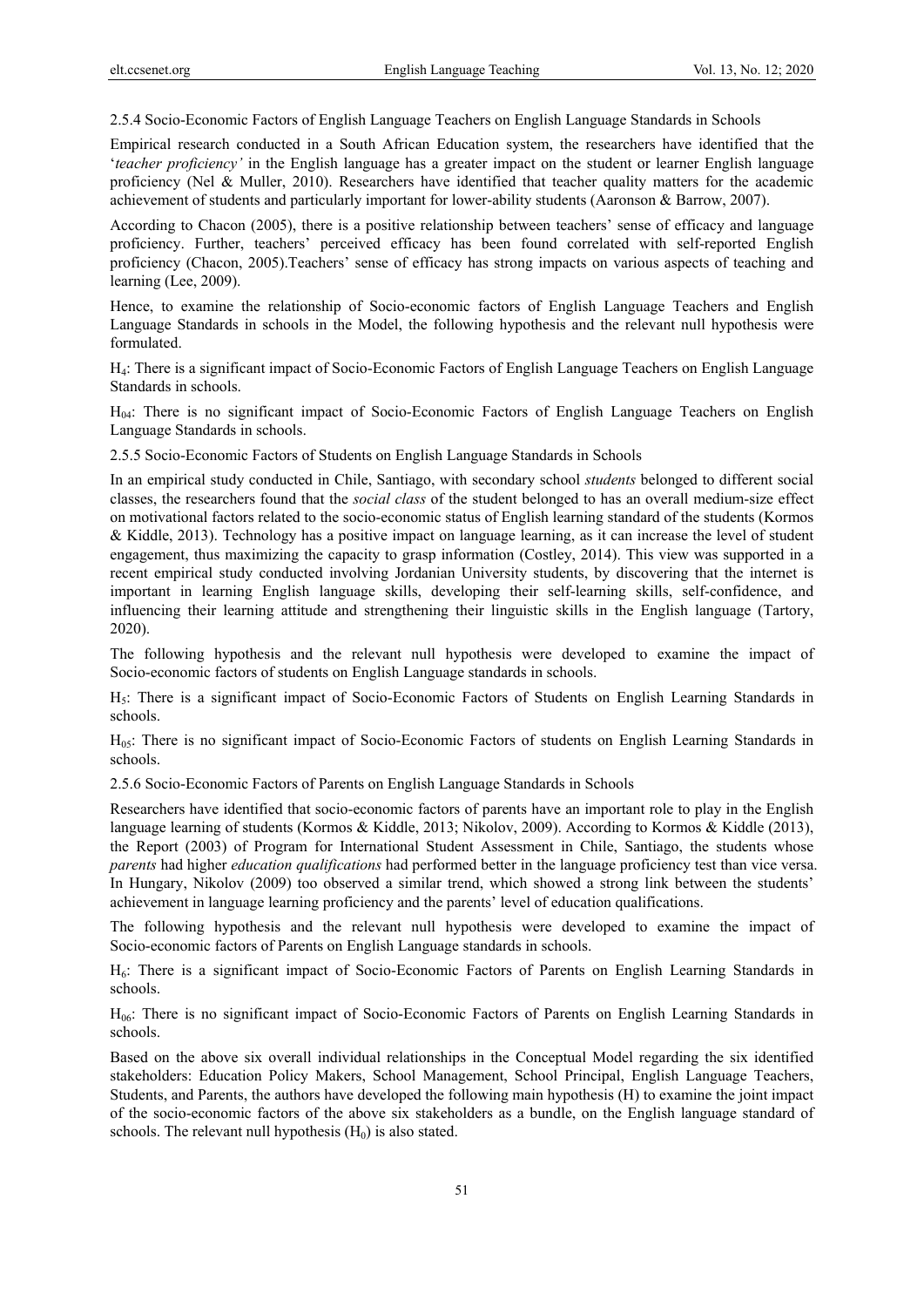H: There is a significant impact of Socio-Economic Factors of stakeholders on English Learning Standards in schools.

H0: There is no impact of Socio-Economic Factors of stakeholders on English Learning Standards in schools.

A seven-construct Conceptual Model (Figure 1) was developed to examine the relationships and effects between the variables.

# *2.6 The Conceptual Model (ELS Model)*

The Main Research Problem identified in this study is "What is the Impact of Socio-Economic Factors of stakeholders on improving English Language Standards in Sri Lankan Schools?

Guided by established theories and scholarly arguments in extant literature, based on 'hypothetico-deductive' approach, the authors have considered the 'socio-economic factors of stakeholders' as the Independent Variable of this study impacting on the Dependent Variable, 'English language standards of schools' in the proposed Conceptual Model.

Using general theories, authors' logical beliefs, research gaps, and findings in the extant literature, this paper aimed at developing a network of associations among the seven constructs of interest in this research topic. Considering the six stakeholders identified, the following seven-construct Conceptual Model (ELS Model) was proposed to improve the English language standards in schools of developing countries.

The Independent Variable: socio-economic factors of the six stakeholders identified, works as a dynamic force of the Dependent Variable: English language standards in schools. These six factors are subject to change depending on their 'socio-economic' conditions, making changes in the Dependent Variable at various degrees.

Hence, this model is proposed to examine these interactions in a nomological network, as presented in Figure 1.

# **Independent Variable**

### **Dependent Variable**

Socio-Economic Factors of Stakeholders

English Language Standards in Schools



Figure 1. ELS Model for Improving English Language Standards in Schools

Summary of hypotheses of the study:

This study developed a seven-construct, integrated Conceptual Model (ELS Model) for improving the English Language Standards in Schools (Figure 1). Seven hypotheses were developed on a hypothetico-deductive approach, to depict the relationships and effects between the variables in the model, as follows:

- H: There is a significant impact of Socio-Economic Factors of stakeholders on English Learning Standards in schools.
- H1: There is a significant impact of Socio-Economic Factors of Education Policy Makers on English Language Standards in schools.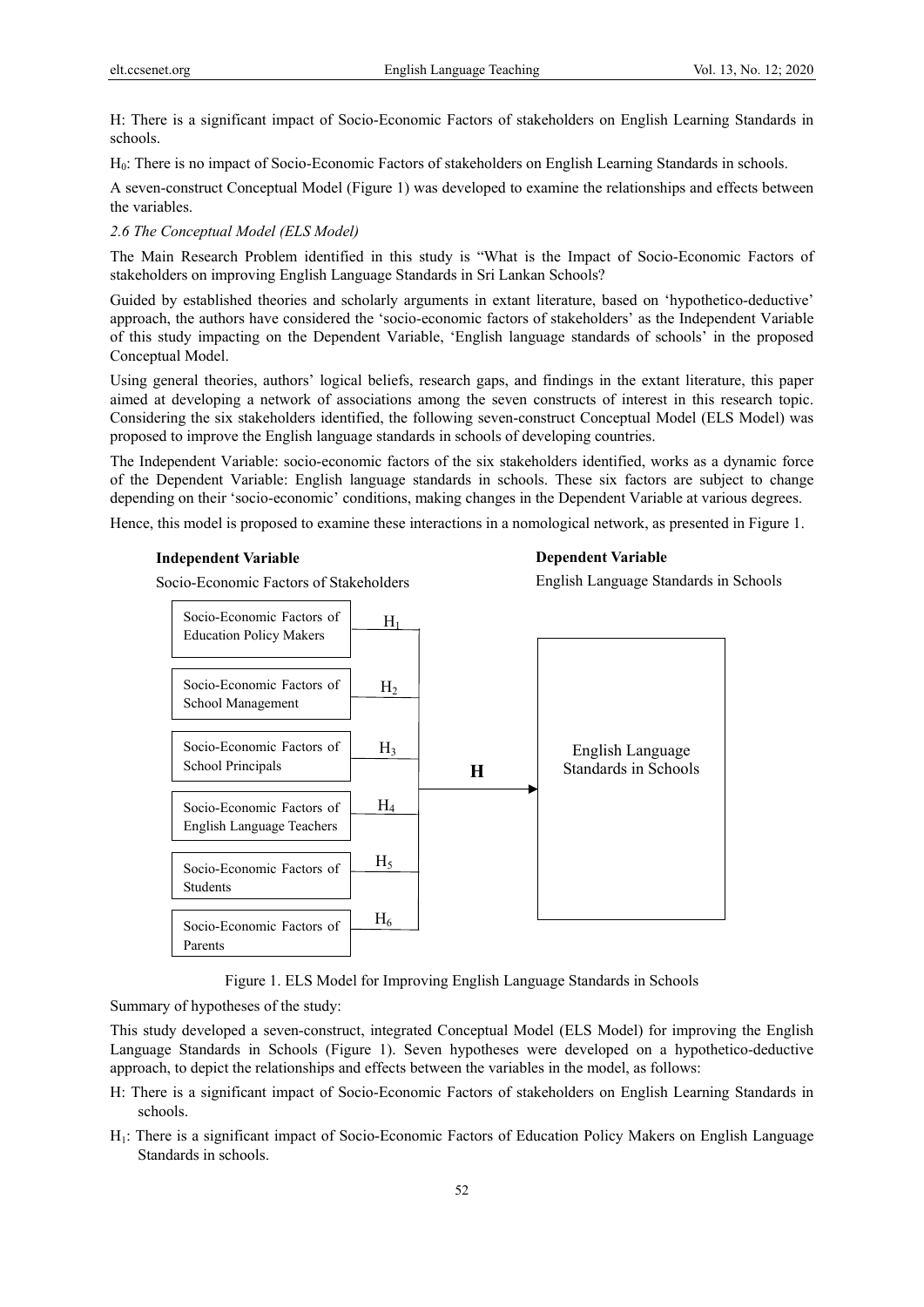- H2: There is a significant impact of Socio-Economic Factors of School Management on English Learning Standards in schools.
- H3: There is a significant impact of Socio-Economic Factors of School Principals on English Language Standards in schools.
- H4: There is a significant impact of Socio-Economic Factors of English Language Teachers on English Language Standards in schools.

H<sub>5</sub>: There is a significant impact of Socio-Economic Factors of Students on English Learning Standards in schools.

H<sub>6</sub>: There is a significant impact of Socio-Economic Factors of Parents on English Learning Standards in schools.

2.6.1 Theoretical Base of the English Language Standard (ELS) Model

The General Systems Theory (GST) Perspective

In addition to the specific empirical and theoretical evidence discussed in developing the proposed ELS Model (Figure 1) and hypotheses of this study, the overall relationships and effects in the Model are strengthened by the 'General Systems Theory' (von Bertalanffy, 1950, cited in Jackson and Schuler, 1995). According to Jackson and Schuler (1995, p. 239):

"In general systems theory, the unit of analysis is understood as a complex of interdependent parts (Bertalanffy, 1950). An open (vs closed) system is dependent on the environment for inputs, which are transformed throughput to produce outputs that are exchanged in the environment."

Open System models usually do not consider organizations or large units within organizations. However, Katz and Kahn (1978), cited in Jackson and Schuler (1995), in their work in 'The Social Psychology of Organizations' considered HRM as a subsystem embedded in a larger organizational system. Since then, this theory has become a popular, strong theory among researchers to theorize their works. Based on this perspective, the authors have considered English language education in schools as a subsystem embedded in the larger open Education system. According to the GST, the 'inputs' from the environment will go through the 'process' in the subsystem (open), to produce 'output' back to the environment, as depicted in Figure 2.



Figure 2. ELS Model - General System Theory (GST) Perspective

Applying the GST to the Conceptual Model (Figure 1), the inputs from the environment: 'socio-economic factors of stakeholders will go through the 'process' in the subsystem, English language education in schools, and produce the output to the environment, English Language standard in Schools. Hence, the GST is considered as the main theory to strengthening the overall theoretical relationships among variables in the Conceptual Model.

#### **3. Method**

The archival method, recommended by Tranfield, Denyer, and Smart (2003) was used in this study to develop a wide-ranging understanding of the research topic, to identify the main concepts in the proposed Conceptual Model, their relationships and effects with other key concepts considered in the Model. The Model development was based on existent theories from scholarly theoretical and empirical research articles, established general theories, secondary data from reliable government sources in Sri Lanka, and reputed international organizations,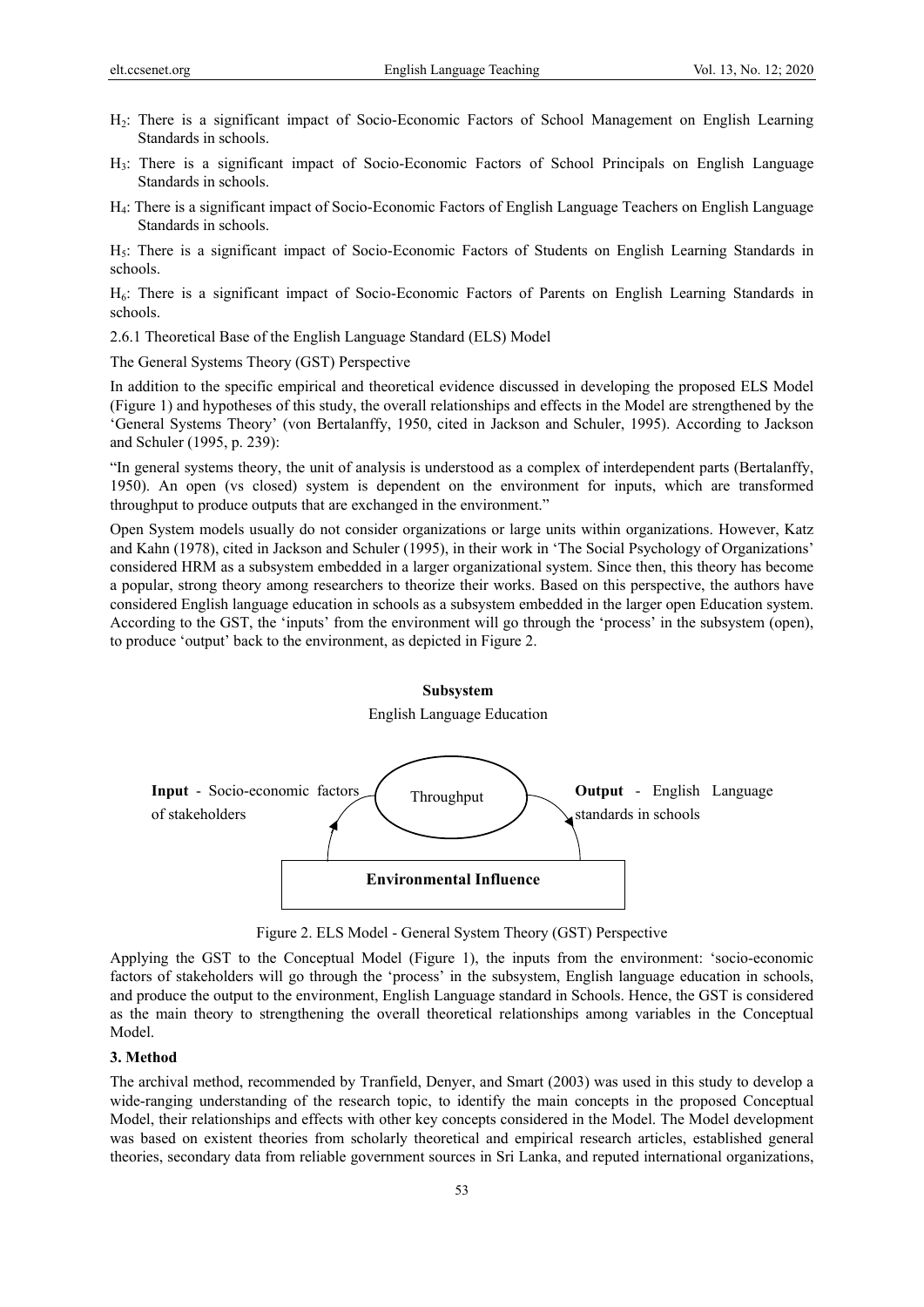namely the World Bank, USA, and British Council, UK. The literature review was based on a general search of scholarly articles, published over the past three decades, in peer-reviewed journals in on-line databases such as the Canadian Center of Science and Education, JSTOR, SAGE journals, ScienceDirect, SpringerLink, Taylor & Francis Online, Wiley Online, etc., using search terms and phrases such as English language education, foreign/second language education in developing countries, English language learning standards, socio-economic factors on school education, socio-economic factors and English language, etc. After reading through the abstracts of about 100 articles published in reputed peer-reviewed journals through online databases, authors selected about 40 articles, directly relevant to the topic, with a reasonable number of citations, to be studied in detail. Besides, reports published on websites of reputed institutions and government departments were also studied in detail.

## **4. Discussion, Conclusion, and Recommendations**

## *4.1 Discussion and Conclusion*

The purpose of the study was to develop a Conceptual Model to examine the impact of Socio-Economic Factors of stakeholders on English Language Standards in Sri Lankan Schools. To address the Main Research Problem: "What is the Impact of Socio-Economic Factors of stakeholders on English Language Standards in Sri Lankan Schools?

The study developed an integrated seven-construct, Conceptual Model, labeled 'English Language Standard (ELS) Model', to improve the English Language Standards in Sri Lankan schools.

The study identified six main stakeholders: (i) Education Policy Makers, (ii) School Management, (iii) School Principal, (iv) English Language Teachers, (v) Students and (vi) Parents, who could influence the English Language Standards in Sri Lankan Schools though their socioeconomic factors.

The study recognized seven key Variables and respective Dimensions in the English Language Standard (ELS) Model:

## Dependent Variable- *English Language Standards in Schools.*

The Dependent Variable: *English Language Standards in Schools* was operationalized under three 'Dimensions': *(i) GCE O-Level Results of the English Language (ii) Number of students and (iii) Social class of the school.*

Main Independent Variable- *Socio-Economic factors of the Stakeholders (Education Policy Makers, School Management, School Principal, English Language Teachers, Students, and Parents).*

The Main Independent Variable was operationalized under six Dimensions: *(i) Socio-economic factors of Education Policymakers, (ii) Socio-economic factors of School Management, (iii) Socio-economic factors of School Principal, (iv) Socio-economic factors of English Language Teachers, (v) Socio-economic factors of Students and (vi) Socio-economic factors of Parents.* 

Further, the authors formulated seven hypotheses (H, H1, H2, H3, H4, H5, H6) on the hypothetic-deductive approach, based on extant literature and general theories. These hypotheses and their relevant null-hypotheses were formulated to address seven specific research problems, to address the Main Research Problem of the study. The theoretical base of the overall 'ELS Model' or the relationships and effects in the Conceptual Model was strengthened by the 'General Systems Theory' (von Bertalanffy, 1950, cited in Jackson and Schuler, 1995).

The findings of the study theoretically identified that the Socio-Economic factors of the Stakeholders (Education Policy Makers, School Management, School Principal, English Language Teachers, Students and Parents) impact on the English Language Standards in Sri Lankan Schools.

# *4.2 Recommendations*

The theoretical 'ELS Model' developed has been validated through a Pilot Study, conducted in the Sri Lankan secondary school study setting in the Western Province, Sri Lanka. The ELS Model could be used by other developing countries too, to improve the English Language standards in schools to address similar problems. This study had created new knowledge in the existing knowledge domain of English language teaching and learning as a second language or foreign language, to improve the English Language Standards in schools in developing countries, including Sri Lanka. Further, researchers could use the ELS Model presented in this paper as a theoretical basis for the development of country-specific ELS Models and appropriate measurement instruments in further research studies.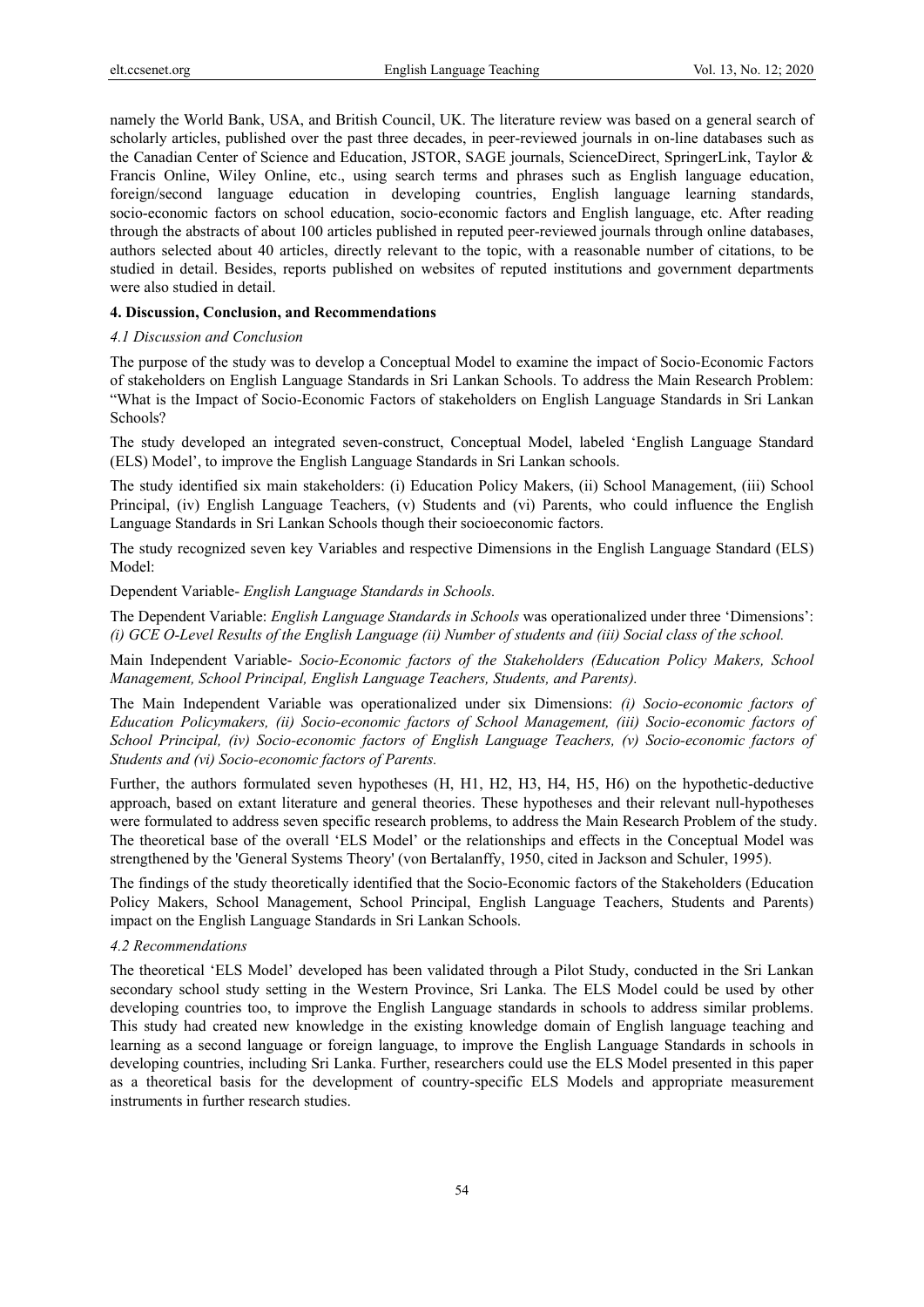#### **Acknowledgment**

This research was supported by the Accelerating Higher Education Expansion and Development (AHEAD) Operation of the Ministry of Higher Education, Sri Lanka, funded by the World Bank.

## **References**

- Aaronson, D., Barrow, L., & Sander, W. (2007). Teachers and student achievement in the Chicago public high schools. *Journal of Labor Economics, 25*(1), 95-135. https://doi.org/10.1086/508733
- American Psychological Association. Education and Socioeconomic Status. (2017). Retrieved from https://www.apa.org/pi/ses/resources/publications/education
- Chacón, C. T. (2005). Teachers' perceived efficacy among English as a foreign language teachers in middle schools in Venezuela. *Teaching and Teacher Education, 21*(3), 257-272. https://doi.org/10.1016/j.tate.2005.01.001
- Coperahewa, S. (2009). The language planning situation in Sri Lanka. *Current Issues in Language Planning, 10*(1), 69-150. https://doi.org/10.1080/14664200902894660
- Costley, K. C. (2014). *The Positive Effects of Technology on Teaching and Student Learning*. Online Submission.
- Dai, Z. (2015). The Concept of "English Learning Power" and Its Implication for the Design of English Curricula for Primary and Middle Schools in China. *Journal of Education and Practice, 6*(36), 128-133.
- Department of Examinations, Sri Lanka: Statistics and School Performance Indices. (2019). Retrieved from https://www.doenets.lk/statistics
- English Proficiency Index by Education First. (2018). Retrieved from https://www.ef.com/wwen/epi/regions/asia/sri-lanka/
- Erling, E. (2014). *Role of English in skills development in South Asia*.
- Friedman, M. (2007). The social responsibility of business is to increase its profits. *Corporate ethics and corporate governance* (pp. 173-178). Springer, Berlin, Heidelberg. https://doi.org/10.1007/978-3-540-70818-6\_14
- Gaziel, H. H. (1997). Impact of school culture on the effectiveness of secondary schools with disadvantaged students. *The Journal of Educational Research, 90*(5), 310-318. https://doi.org/10.1080/00220671.1997.10544587
- Hu, G. (2005). English Language Education in China: Policies, Progress, and Problems. *Lang Policy, 4*, 5-24. https://doi.org/10.1007/s10993-004-6561-7
- Jackson, S. E., & Schuler, R. S. (1995). Understanding human resource management in the context of organizations and their environments. *Annual review of psychology, 46*(1), 237-264. https://doi.org/10.1146/annurev.ps.46.020195.001321
- Kartal, S. E. (2016). Determining school administrators' perceptions of institutional culture: A qualitative study. *Educational Process: International Journal (EDUPIJ), 5*(2), 152-166. https://doi.org/10.12973/edupij.2016.52.6
- Karunaratne, I. M. (2009). *Teaching of English: A sociological study*. APH Publishing.
- Kormos, J., & Kiddle, T. (2013). The role of socio-economic factors in motivation to learn English as a foreign language: The case of Chile. *System, 41*(2), 399-412. https://doi.org/10.1016/j.system.2013.03.006
- Lee, J. A. (2009). *Teachers' sense of efficacy in teaching English, perceived English language proficiency, and attitudes toward the English language: A case of Korean public elementary school teachers* (Doctoral dissertation, The Ohio State University).
- Lin, G. H. C., & Jarvie, D. S. (2019). *Globalisation Education*. Online Submission.
- Literacy rate, youth total (% of people ages 15-24). (2018). Retrieved from https://data.worldbank.org/indicator/SE.ADT.1524.LT.ZS
- Little, R. (2011). Britain's response to the Spanish Civil War: investigating the implications of foregrounding practice for English school thinking. *CAMBRIDGE STUDIES IN INTERNATIONAL RELATIONS, 119*(1), 174-199. https://doi.org/10.1017/CBO9780511862373.011
- Ministry of Education, Sri Lanka. Retrieved from https://www.moe.gov.lk/